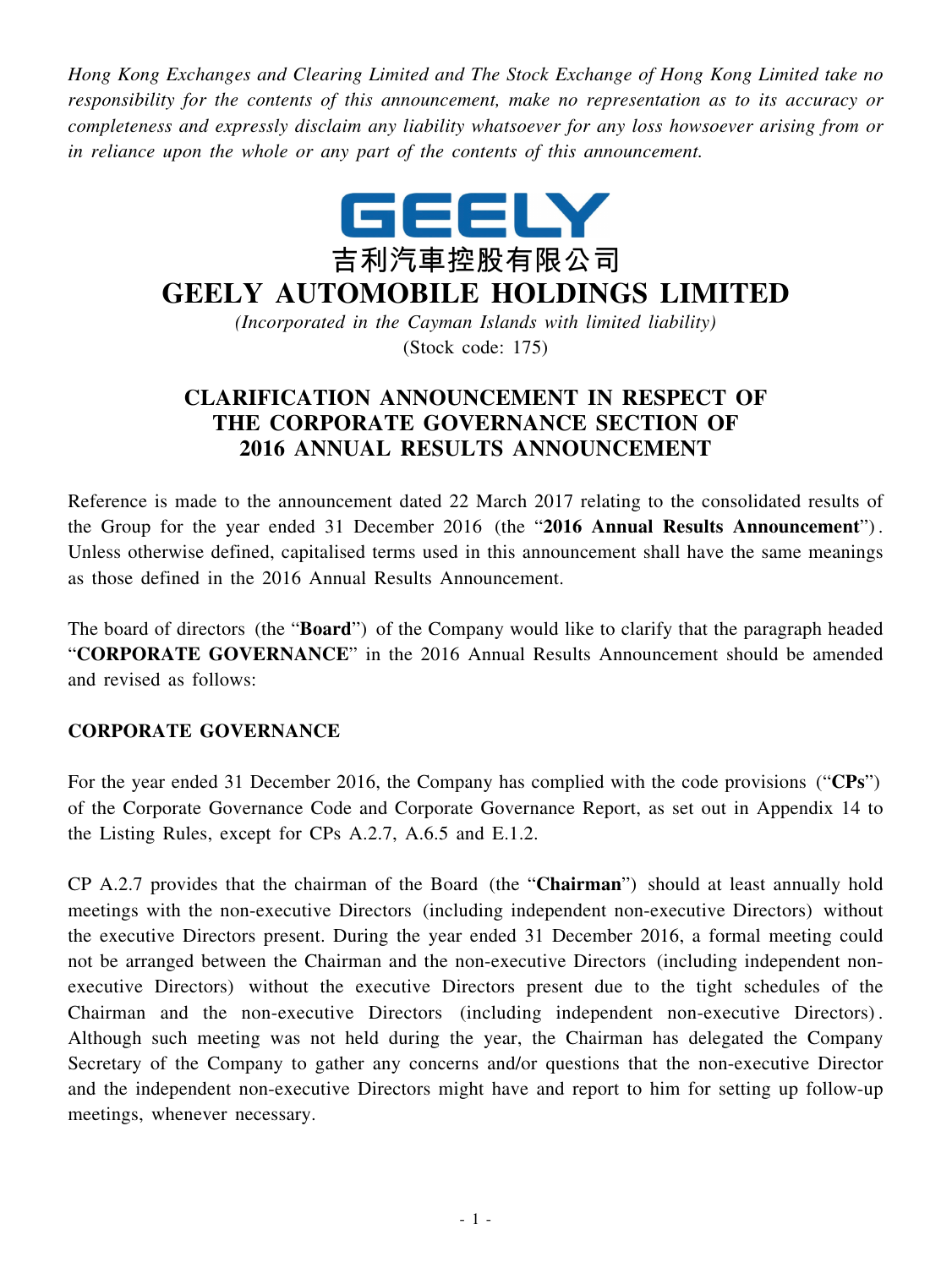CP A.6.5 provides that the Company should be responsible for arranging and funding suitable training, placing an appropriate emphasis on the roles, functions and duties of a listed company director. During the year, the Company did not host a continuous professional development session for the Directors as the Company has made alternative arrangement so that the Directors may elect to participate in courses and topics of their own interests. To accommodate the Directors' development and to refresh their knowledge and skills, so as to ensure that their contribution to the Board would remain informed and relevant, the Directors can submit their applications with details of the curriculum and the relevant course fees to the Chief Executive Officer of the Company. Once the training is considered acceptable, the course fees will be fully reimbursed when valid payment receipts are presented.

In addition, as the Directors are geographically dispersed, the Company provided them with PowerPoint slides in relation to listing compliance update and listing enforcement strategy, current themes and case studies for self-learning during the year. The Company received written confirmations from the Directors about their full understanding of such training materials.

CP E.1.2 provides that the Chairman and the chairman of respective Board committees should attend the annual general meeting of the Company. During the year ended 31 December 2016, the Chairman did not attend the annual general meeting of the Company due to conflict of his schedules and other prior business engagement in the PRC. If the Chairman could not attend the general meeting of the Company in person, he would assign an executive Director, who does not have a material interest in the businesses contemplating in the meeting and should report to him on any enquiries shareholders of the Company (the "**Shareholders**") might have, to attend such general meeting on his behalf. Further, the Company would facilitate a conference call for Shareholders and the Directors who are unable to attend in person (including the Chairman) to discuss any specific enquiries with respect to the businesses contemplating in the general meeting. Through these measures, views of the Shareholders would be properly communicated to the Board as a whole. In addition, the external auditor will be invited to attend the annual general meeting of the Company to answer questions about the conduct of the audit, the preparation and content of the auditor's report, accounting policies and auditor's independence.

The Company held its annual general meeting on 27 May 2016. Due to conflict of his schedules and other prior business engagement in the PRC, Mr. Li Shu Fu, the Chairman, was unable to attend the general meeting. Mr. Gui Sheng Yue, Mr. Ang Siu Lun, Lawrence, Mr. Lee Cheuk Yin, Dannis and the Company's external auditor attended and answered questions raised by the shareholders of the Company at the meeting physically. Mr. Carl Peter Edmund Moriz Forster, Mr. Yeung Sau Hung, Alex, Mr. An Qing Heng, Mr. Wang Yang and another executive director attended the meeting via conference call.